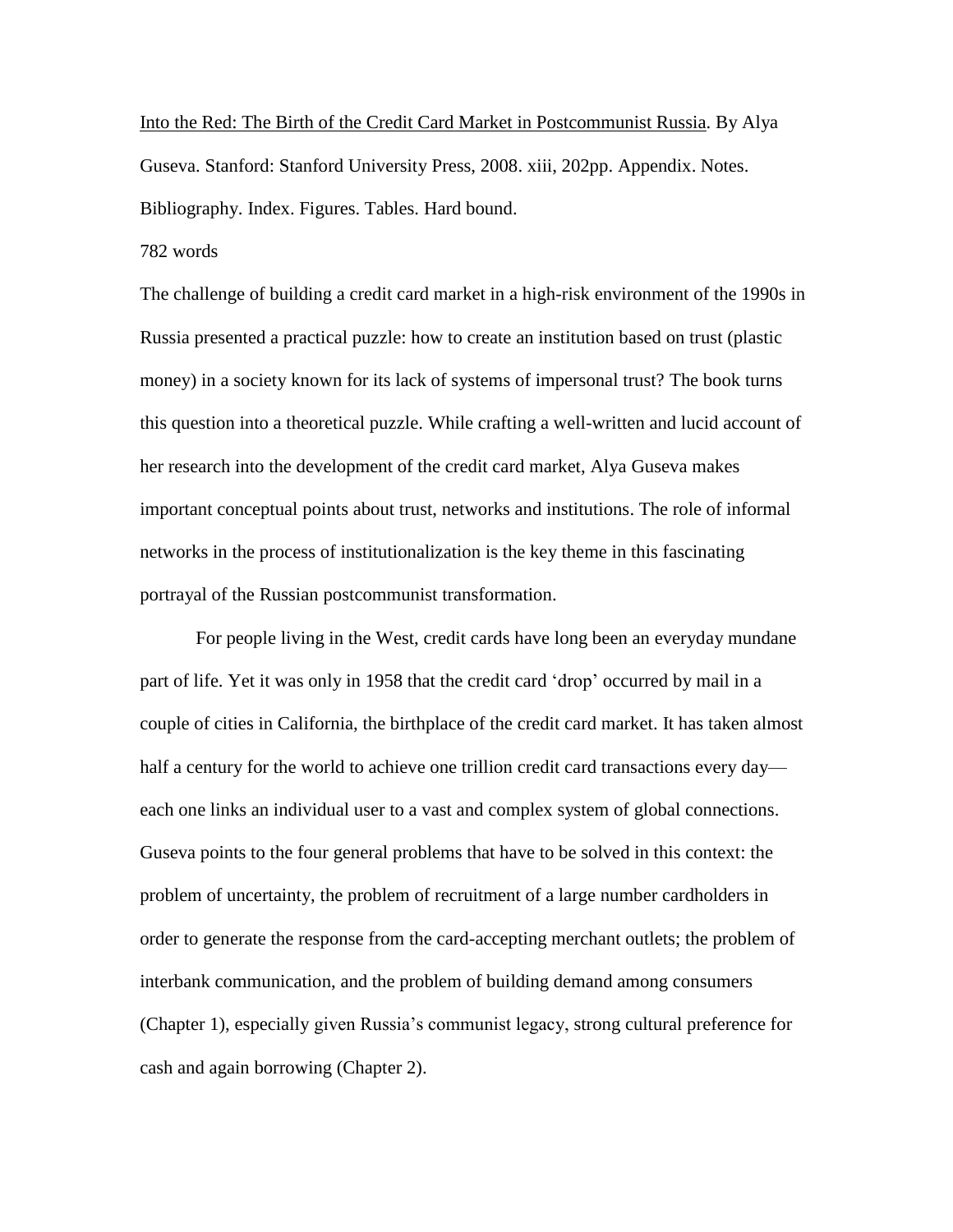The book draws attention to the difference between small personalized networks (inner circles) and bi-level networks linking banks with employers. While social networks and informal practices within 'people of the circle' clearly play a role in the process of creating the Russian credit card market, they cannot result in the construction of mass markets without support of formal institutions such as a legal system, banking regulations, accounting standards and credit bureaus. Thus, the role of social networks is somewhat paradoxical: social networks are not only the channels of informal governance but they also serve as a source of formal institutional emergence and as a channel of change, both locally and globally (Chapter 3).

Another paradox associated with the credit cards in Russia is that they have not usually extended any credit to their holders. On the contrary, banks require card applicants to deposit their own money into the bank, often with a substantial security deposit as an additional guarantee. Thus, in the beginning, cards in Russia were issued almost exclusively as debit cards, and essentially a status symbol, both for individuals (mainly those who would use them abroad and those capable of reciprocating favors politically) and for the banks to attract 'important' customers (Chapter 3). Screening procedures for handpicked clients and interpersonal ties are used to ensure that cardholders could be contacted quickly and easily and would not disappear. Relying on embedded ties, where other guarantees are deemed insufficient to tackle the uncertainties in banks' decision-making, significantly limit the size of the market (Chapter 4).

The 'size matters' were eventually solved through contacts with enterprises that serve as go-betweens (bi-networks) in providing banks with instant access to thousands of potential cardholders, as well as allowing them to monitor and control 'salary'